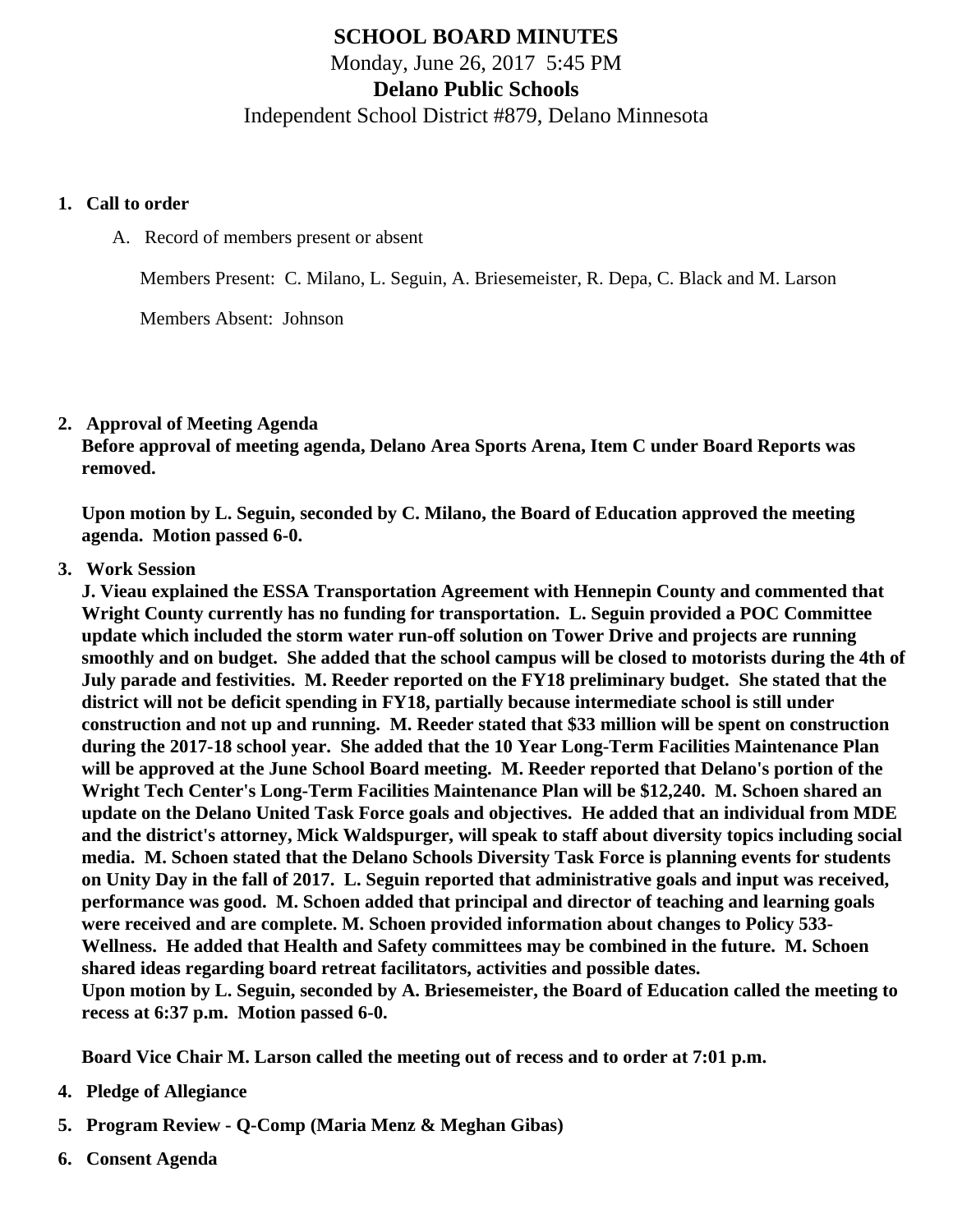Upon motion by A. Briesemeister, seconded by L. Seguin, the Board of Education approved the consent agenda. Motion passed 6-0.

- A. School Board Minutes
	- 1. [May 22, 2017](/docs/district/District_Forms/School_Board_Minutes_5.22.17.pdf)
- B. Financial Affairs
	- 1. [Current Budget Status with Year-to-Date Adjustm](/docs/district/Business_Office/Budget_Report_June_2017.pdf)ents
	- 2. [Investment Transactio](/docs/district/Business_Office/May_2017_Investment_Schedule.pdf)ns
	- 3. [Construction Bond Investment Transacti](/docs/district/Business_Office/Bond_Investment_schedule_May_17.pdf)ons
	- 4. [Wire Transfer](/docs/district/Business_Office/May_2017_Wire_Transfer.pdf)s
	- 5. [Minnesota Liquid Asset Fun](/docs/district/Business_Office/May_2017_Liquid_Asset_Fund.pdf)d
	- 6. [Cash Repo](/docs/district/Business_Office/May_2017_Cash_Report.pdf)rt
	- 7. [Revenue Report by Fu](/docs/district/Business_Office/SCHOOL_BOARD_REPORTS_-_REVENUE_BY_FUND_TOTAL__(Date__6_2017).pdf)nd
	- 8. [Expense Report by Fu](/docs/district/Business_Office/SCHOOL_BOARD_REPORTS_-_EXP_BY_FUND_TOTAL__(Date__6_2017).pdf)nd
	- 9. [Expense Report by Progra](/docs/district/Business_Office/SCHOOL_BOARD_REPORTS_-_EXPENDITURES_BY_PROGRAM__(Date__6_2017).pdf)m
	- 10. [Expense Report by Obje](/docs/district/Business_Office/SCHOOL_BOARD_REPORTS_-_EXPENDITURES_BY_OBJECT__(Date__6_2017).pdf)ct
	- 11. [List of Bills Presented for Payme](/docs/district/Business_Office/June_17_Monthly_Bills_Pd.pdf)nt
- 7. [Resolution for Acceptance of Gifts](/docs/district/Business_Office/Resolution_for_Acceptance_of_Gifts_6.26.17.pdf)

Upon motion by R. Depa, seconded by L. Seguin, the Board of Education approved the Resolution for Acceptance of Gifts. Motion passed 6-0.

- 8. [Personnel Matters:](/docs/district/Business_Office/06.26.17.pdf) Upon motion by R. Depa, seconded by L. Seguin, the Board of Education approved the personnel matters. Motion passed 6-0.
- 9. Public Comment: School patrons are given the opportunity to address the school board regarding items that are not on the agenda. All patrons will be asked to state their name and address for the record.

Ben Anderson 7486 SW County Road 30 Howard Lake, MN

B. Anderson expressed concerns regarding bullying and diversity signs. He asked that the signs that currently hang throughout the school district present an agenda that was created by the Delano Teachers' Association, and have no place in a public school. He shared his concern that no character building skills are being taught in classrooms or addressed in the mission or aims of the district. B. Anderson asked that the use of signs be reconsidered and character building skills instituted into the curriculum of the district.

- 10. Administrative Reports
	- A. Superintendent

M. Schoen shared construction project update and campus navigation details during construction and week of July 4. He stated asbestos abatement projects are underway, causing detours through the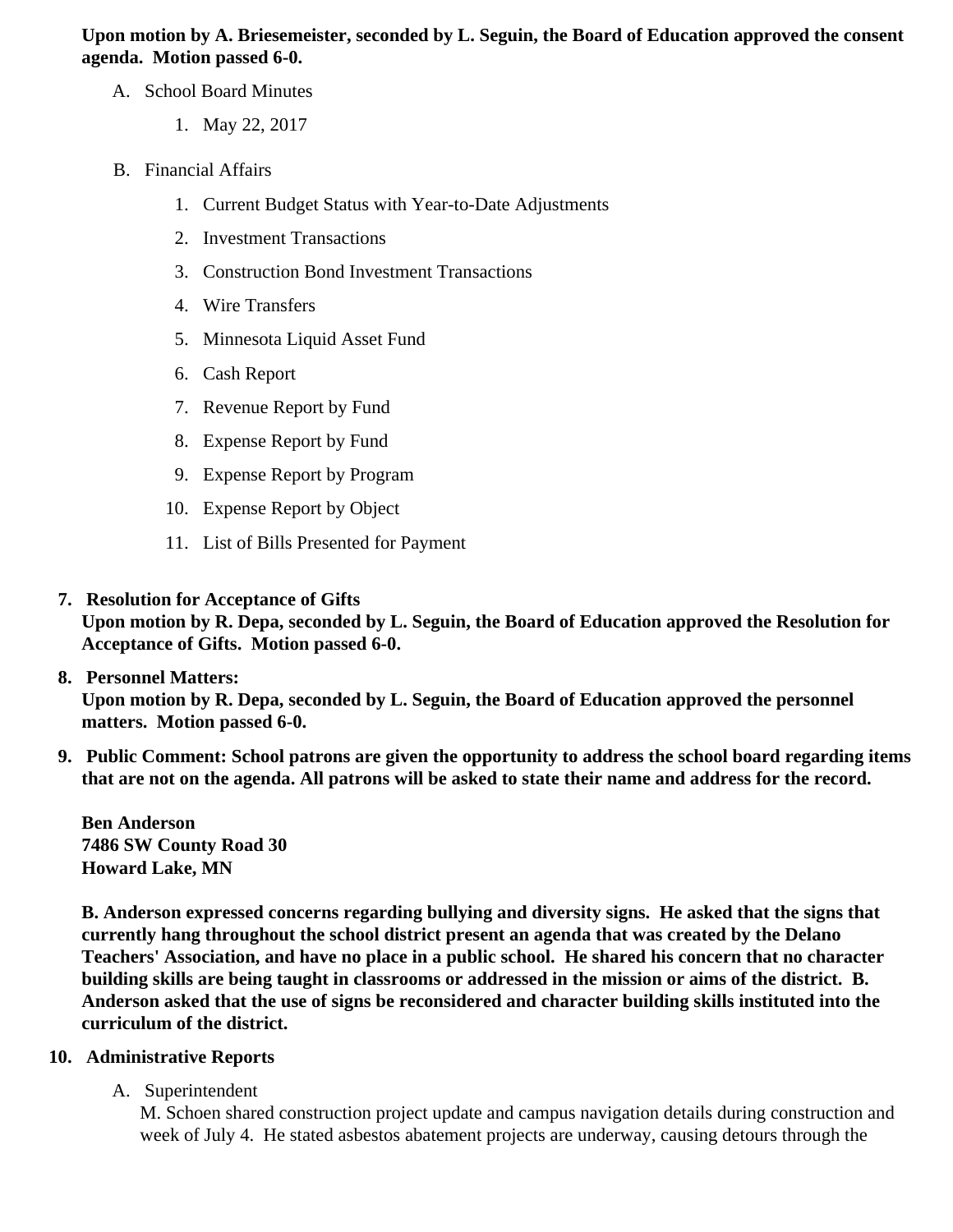high school. M. Schoen expressed that community members should proceed with caution while visiting the school campus because of the extent of the projects. M. Schoen reported that Delano's 4th of July parade is re-routed this year and the school campus will be closed to motorized vehicles. He added that the school district is working with the city, businesses and parade organizers to mak sure the parade and the week's festivities go smoothly.

## B. Principals:

1. Mr. Voight

B. Voight reported on DMS staffing and is currently looking to hire a special education teacher and school nurse in July. He thanked custodians for their work during construction. B. Voight shared that he has reviewed all the data from the DMS School Climate Survey, broken it into similar themes and topics and compiled a detailed report for parents and staff. He stated that the staff will discuss the compiled information in the fall.

## 2. Dr. Heil

S. Heil reported on DHS staffing and is looking to hire a social studies teacher and vocal music teacher in July. He stated that community members are curious about construction projects and advised caution when visiting the campus while under construction. S. Heil stated that tours of schools will be offered when construction is complete.

3. Mr. Schuler

D. Schuler reported many programs have been shifted to the elementary school this summe due to construction. He stated that 150 students will attend K-8 summer school with 40 staff members. D. Schuler added that summer school will all be held at the elementary school this year. He reported that Assistant Principal John McDonald resigned and took a principal position in St. Michael-Albertville. D. Schuler stated that interviews for the assistant principal will be held on July 10. He added that the candidate pool will be reduced to three and a day to meet and greet the candidates will be held for staff members.

C. Business Manager

M. Reeder reported that the district audit will be held the last week in September. She added that the audit presentation to the board will be in November.

D. Community Education Director

D. Johnson reported that program participation this summer is strong and Concerts in the Park begin on July 12. She stated that Wee Tiger Preschool and Tiger Kids Club have fall openings. D. John added that TKC students are involved in service learning projects, i.e. senior center visits, cards for hospital patients and cupcake baking and sharing. She added that these activities provide socialemotional learning skills, self-reflection, teaching kindness and community support. D. Johnson stated that the pool will be closed from July 2-8, due to water shut-off. She added that 76 gymnast are participating in summer session, the Sand-Lot T-Ball Program has 63 participants and 12 volunteer coaches, the Gale Woods Farm Camp had 37 participants and students who attended performed farm chores and interacted with animals. D. Johnson shared that Global Finals for Destination Imagination included 15 countries, 1400 teams, 8000 students and shared results of ea Delano team that qualified for this competition.

## 11. Board Reports

- A. MAWSECO Board minutes 5.23.17 A. Johnson was absent - no report.
- B. Wright Technical Center Board Minutes 6.6.1[\)](/docs/district/District_Forms/WTC_Minutes_6.6.17.pdf)7

[Board Minutes 6.15.1](/docs/district/District_Forms/WTC_Minutes_6.15.17.pdf)7

A. Briesemeister shared that the Long Term Facilities Maintenance Agreement was discussed and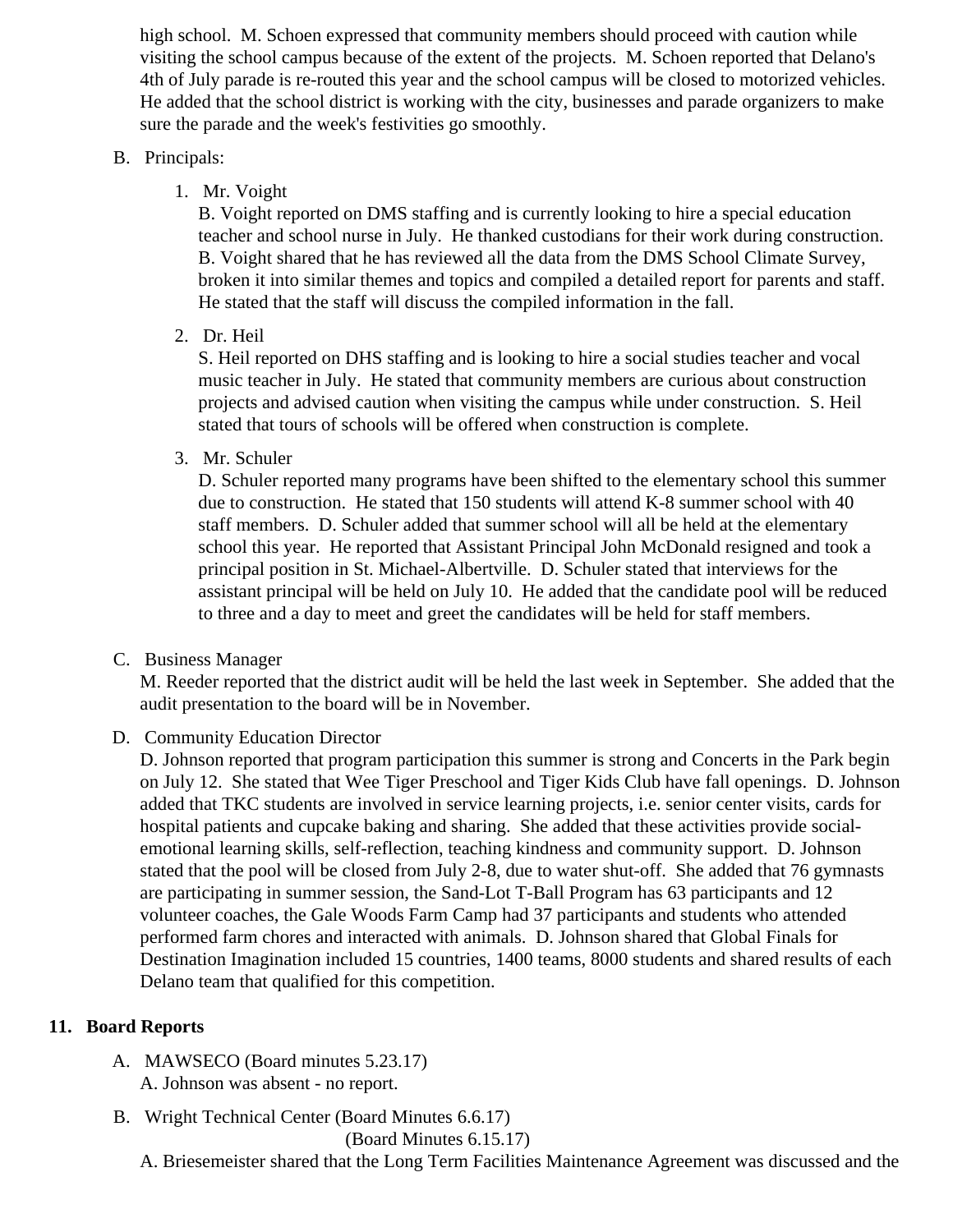yearly budget was reviewed and on track. He added that a civil rights audit was completed and the outcome proposed training on appropriate use of language be offered and a sign for a handicap parking spot should be added. A. Briesemeister shared that there are more sponsors than student Entrepreneur Program and the WTC Director resigned and accepted a superintendent position in Wisconsin. M. Schoen discussed the process of filling the director vacancy and approved MSBA services for director search.

- 12. Old Business
- 13. New Business
	- A. [Resolution](/docs/district/Business_Office/WTC_LTFM_Resolution_and_Attachments.pdf) Approving Wright Technical Center's Long-Term Facility Maintenance Program Budget and Authorizing the Inclusion of a Proportionate Share of Those Projects in the District's Applicatio for Long-Term Facility Maintenance Revenue Upon motion by C. Milano, seconded by A. Briesemeister, the Wright Technical Center's Long-Term Facility Maintenance Program Budget was approved. Motion passed 6-0.
	- B. [Approve 2017-2018 Original Budg](/docs/district/Business_Office/FY18_Budget_Report_-_Original.pdf)et Upon motion by A. Briesemeister, seconded by L. Seguin, the 2017-2018 Original Budget was approved. Motion passed 6-0.
	- C. [Approve Long-Term Facilities Maintenance 10-Year P](/docs/district/Business_Office/LTFM.pdf)lan Upon motion by C. Milano, seconded by R. Depa, the Long-Term Facilities Maintenance 10- Year Plan was approved. Motion passed 6-0.

D.

Approve 2017-2018 DES Student Handbook Before approval of Item D., D. Schuler stated that the supervision of students after school statement was updated per Board members recommendation. Upon motion by L. Seguin, seconded by A. Briesemeister, the 2017-2018 DES Student Handbook was approved. Motion passed 6-0.

- E. Approve 2017-2018 DMS Student Handbook Upon motion by L. Seguin, seconded by C. Black, the 2017-2018 DMS Student Handbook was approved. Motion passed 6-0.
- F. Approve [Resolution](/docs/district/District_Forms/Community_Education_School_District_Population_Resolution_6.26.17.pdf ) Updating School District Population for Community Education Upon motion by L. Seguin, seconded by C. Black, the Resolution Updating School District Population for Community Education was approved. Motion passed 6-0.
- G. Approve 2017-2018 Activit[y Fees](/docs/district/District_Forms/ActivityAthletic_Fee_Change-_2017-18_(Pending_Approval).pdf)

Upon motion by L. Seguin, seconded by C. Black, the 2017-2018 Activity Fees were approved. C. Milano moved to amend the 2017-18 fee schedule to provide the third sport free and explained her reasons for this amendment. There was no second to the motion, so amendment did not proceed. L. Seguin shared reasoning behind the proposed fee schedule. R. Depa moved to amend third sport fee to \$75, and was seconded by C. Milano. A. Briesemeister stated that parents he had spoken to had no issue with paying for third sport and he expressed that no fee schedule change should be made. Vote was taken, C. Milano and R. Depa were for; A. Briesemeister, C. Black, L. Seguin and M. Larson were against. Amendment did not pass. Final vote was taken on Approval of 2017-2018 Activity Fees as originally proposed. Motion passed 4-2. A. Briesemeister, C. Black, L. Seguin and M. Larson voted for, R. Depa and C. Milano against.

14. Adjournment